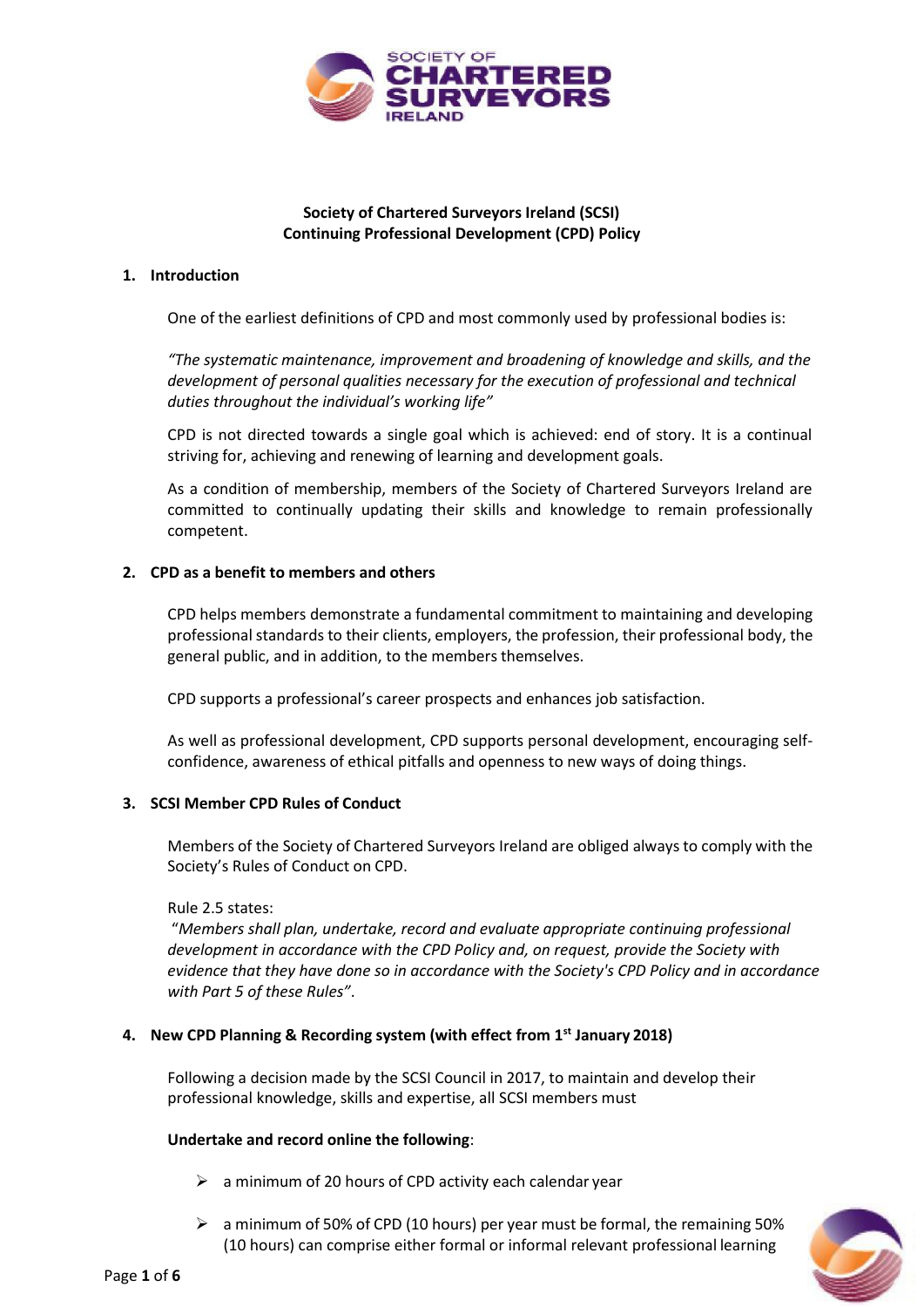- $\triangleright$  a minimum of 1 hour of formal CPD per year must relate directly to the professional designation held by the member to demonstrate compliance with Regulatory/Statutory CPD requirements associated with the holding of that designation
- $\triangleright$  In addition to the above acceptable 20 hour CPD requirements, Panel members that are included and act on the Society's Dispute Resolution Panels are required to undertake and record an additional 10 hours per calendar year, specifically related to the field of dispute resolution. This can include the following:
- acting as a party representative in third party proceedings
- acting as an arbitrator or other dispute resolver
- attending or presenting at relevant events
- attending workshop type events
- writing and publishing relevant papers /articles private study.

All members are also required to undertake learning on the **topic of Professional and Ethical Standards once every 3 years**.

## **5. The CPD Calendar Year**

The CPD Calendar year runs from  $1<sup>st</sup>$  January to  $31<sup>st</sup>$  December each year. Surplus CPD hours cannot be carried over into the next year.

## **6. Recording CPD on MyCPD**

From 1<sup>st</sup> January 2017, it is a mandatory requirement for all members to use the SCSI MyCPD online recording tool to record their CPD activities.

MyCPD allows members to:

- *Upload your records of CPD activities and hours*
- *Store all your certificates and other evidence of CPDactivities*
- *View and reflect on your CPD data recorded for each year*
- *Access CPD Calendar & directly book into SCSI events*
- *Print downloaded reports which help to present your CPD record, whether for a job interview, performance review, audit or applying for a professional title*

In exceptional circumstances, members who are unable to use MyCPD may keep a hard copy of their CPD activity. Such members must notify the SCSI's Director of Regulation by the end of March of a calendar year of their intention to keep a hard copy and provide a valid reason, in writing, for not using the online system. If considered a valid reason, the hard copy must be submitted by the member before the end of the CPD calendar year.

## **7. What counts as CPD (and what does not)?**

A diverse range of activities qualify as CPD. Members plan their own learning and development and this can come in many forms.

Formal CPD can be any form of structured learning that has clear learning objectives and outcomes, such as a professional course or structured online training. It could also be learning that includes an assessment measure. Members could be asked to provide supporting evidence of any formal learning entered on their MyCPD record.

Informal CPD is any self-managed learning that is relevant or related to a member's professional role. This could include activities such as private study, on-the-job training,

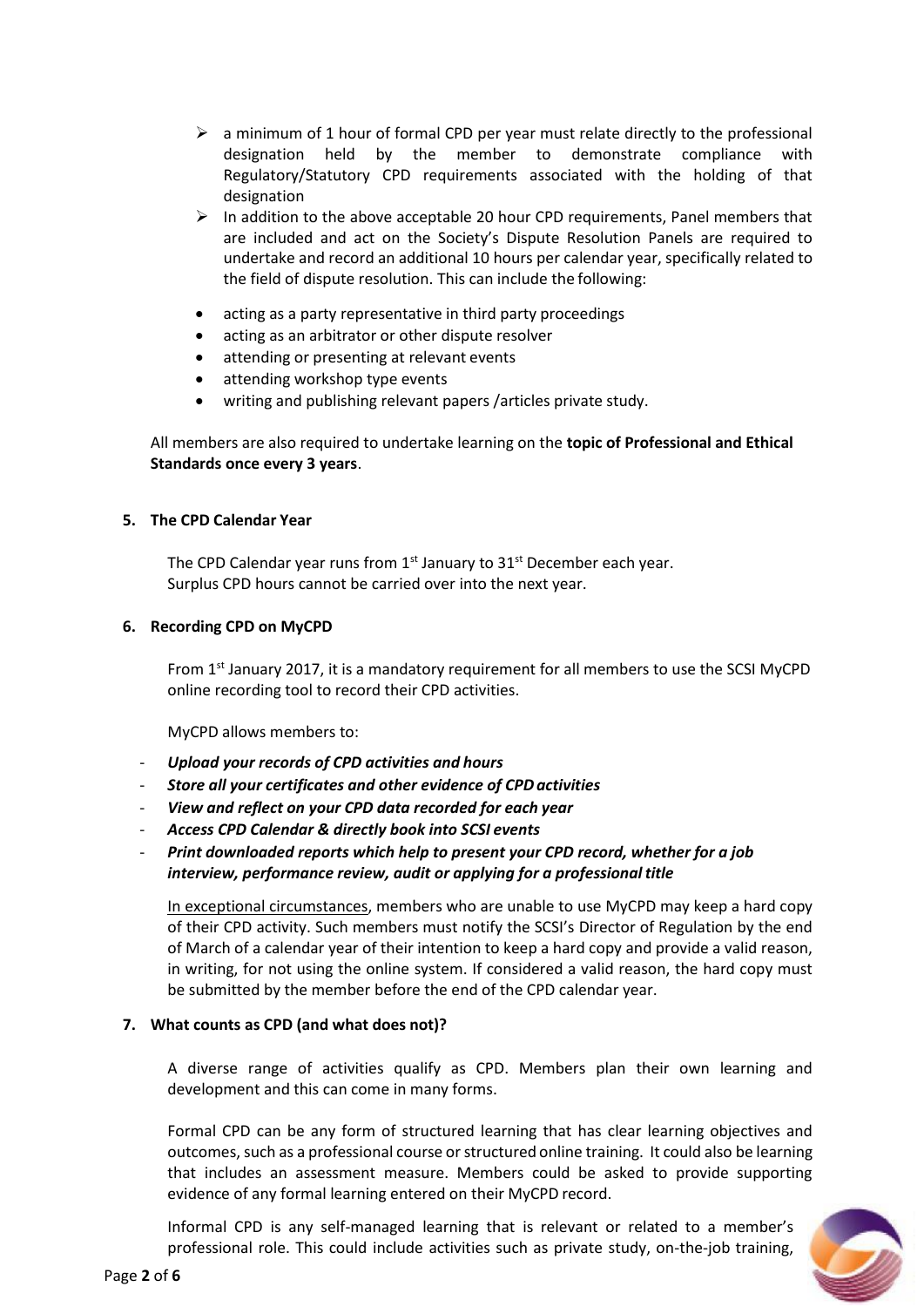attendance at informal seminars or events where the focus is on knowledge sharing. Members could be asked to provide supporting evidence of any informal learning entered onto the CPD online facility.

For recording purposes SCSI categorises CPD into:

- **3 rd Level Course/Further Education**
- **Briefing/Conference/Workshop/Seminar**
- **Exam Setting/Moderation**
- **Mentoring**
- **On-the-job Training by Internal Expert**
- **Online/Distance Learning**
- **Other**
- **SCSI Voluntary Activities**
- **Self-directed Reading/Research**
- **Teaching/Training Delivered to Others**
- **Technical Authorship**
- **Training Course**
- **Work-based Activity**

#### **What doesn't count as CPD?**

Any activity that does not have a clear learning purpose, or does not relate to a member's role and/or specialism cannot be considered as appropriate CPD. For example, activities such as networking, social events, team meetings or informal planning events and involvements in boards, committees or clubs that have little or no relevance to a member's professional role, cannot count towards their CPD requirements.

#### **8. SCSI - Supporting members with CPD**

SCSI provides a huge range of CPD events, webcasts and presentations in response to external events and the needs of members. See <https://www.scsi.ie/calendar/> & [https://www.scsi.ie/education/cpd/cpd\\_webcasts\\_presentations](https://www.scsi.ie/education/cpd/cpd_webcasts_presentations)

Completion of e-learning courses available at<https://www.scsi.ie/education/e-learning> can count towards your annual CPD requirement.

Members that attend SCSI events or use SCSI e-learning for CPD purposes will not be required to upload evidence of completion to the SCSI CPD online recording tool as SCSI will verify on their behalf once CPD attendance is confirmed.

SCSI will research and develop certificates of completion/attendance for all members who attend their CPD events.

#### **PSRA (Property Services Regulatory Authority) CPD Requirements:**

In 2017, SCSI was appointed by the PSRA to assist licence holders fulfil their PSRA CPD requirement by delivering CPDs throughout the year on relevant topics.

*If you are a licence holder, you are required to separately evident to the PSRA completion of 5 hours CPD per year on specified topics.*

*Details of relevant topics and SCSI/PSRA CPD delivery programme can be found at link* [https://www.scsi.ie/uncategorised/o/cpd\\_-\\_psra\\_requirements\)](https://www.scsi.ie/uncategorised/o/cpd_-_psra_requirements)

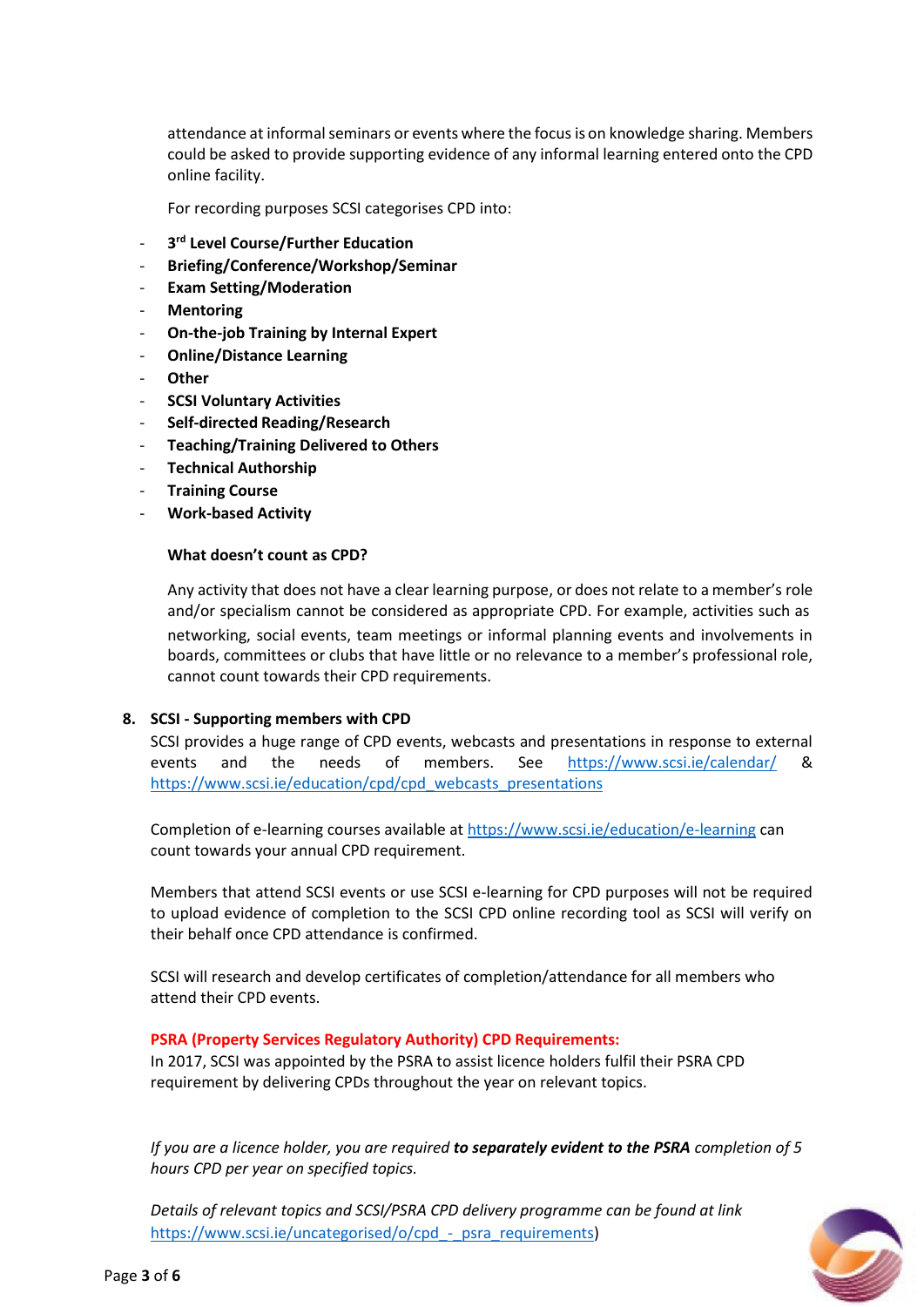## **SCSI/RICS Dual Members:**

CPD compliance of SCSI/RICS dual members in Ireland is monitored by SCSI, so members are not required to use the RICS online recording tool.

Members who use non- SCSI events, e-learning or other activities as formal activities will be required to upload evidence of completion to their MyCPD record.

Acceptable evidence includes a certificate of completion or documentary evidence of completion such as an email/letter on letterhead paper from the person or organisation delivering the training. The certificate/documentary evidence should include the participants name, details of the type of CPD activity undertaken, the dates and hours completed.

### **9. Audit Process**

100% of the members CPD Records are checked for compliance so all members must ensure **that they have completed their 20 hour CPD requirements within the calendar year**.

**Members will have until 31st January of each year to upload any outstanding recordsto MyCPD.**

## **10. Disciplinary Action – Part 5 of the Society of Chartered Surveyors Ireland Members Professional Conduct Rules Monitoring and Investigation Procedures Disciplinary Rules and Procedures**

This Part 5 sets out the policy and procedures to be followed by the Director of Regulation in regulating the CPD Policy;

### **Members Obligation and Consequences for failure to comply with CPD Policy**

Failure by any Member to comply with the mandatory CPD requirement under the Society's CPD policy will lead to automatic sanction by the Director of Regulation in accordance with Rule 5.2 and may, at the discretion of the Director of Regulation, lead to possible further referral by the Director of Regulation to the Professional Conduct Committee under these Rules.

## **Sanction for breach of CPD Policy**

**on a first breach,** the Director of Regulation shall caution the member against repeating the breach of the CPD Policy. The caution will be maintained on the Member's file for a period of five years from the date of issue.

**In addition**, if a member fails to rectify their failure to comply with the CPD policy within 28 days from the date on which they are advised of the failure to comply with the CPD Policy and issued with a caution, a Fixed Penalty will be levied against the Member in the amount of  $E$ 150.

Failure to discharge the Fixed Penalty within the time prescribed for payment will lead to an automatic increase in the level of the Fixed Penalty to €300.

If the member rectifies their failure to comply with the CPD policy within 28 days from the date on which they are advised of the failure to comply with the CPD Policy, the monetary fine will not be levied against the Member, but the first breach caution will still remain on the members record.

**on a second breach**, which occurs within five years of the first breach, a Fixed Penalty will be levied in the amount of €250. Failure to discharge the Fixed Penalty within the time prescribed for payment will lead to an automatic increase in the level of the Fixed Penalty to €500.

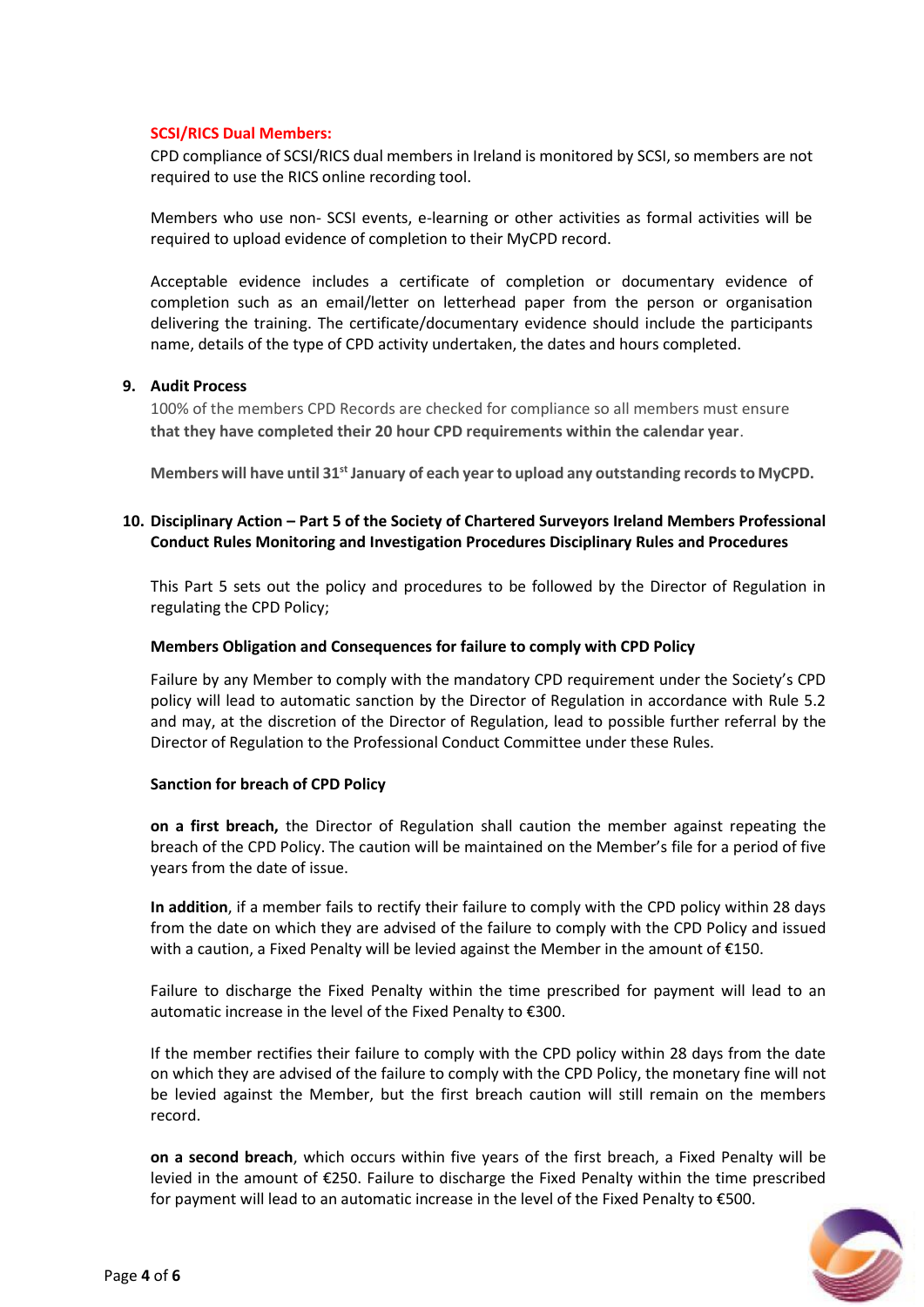**on a third breach,** but within five years from the first breach, the Director of Regulation shall refer the complaint to the Professional Conduct Committee for further action under these Rules.

#### **Right to be advised of decision**

The Director of Regulation shall inform the Member of the decision to impose a sanction under this Part 5 and his reasons for making such decision, this may include as the context so requires informing the Member of the right to have the decision reviewed under Rule 5.6.

#### **Correction of Members record on administrative error on part of Society**

Where there is an administrative mistake, on the part of the Society, any caution registered in such a situation may be expunged from the Members record and any monetary Fixed Penalty paid, returned to the Member.

#### **Obligation on Member to make good any shortfall in CPD requirement**

In all situations, where a Member has failed to comply with the CPD Policy, the Member must make good and authenticate the shortfall in CPD in advance of the next CPD audit, which is carried out annually, having being requested to do so by the Director of Regulation.

#### **Right to have decision reviewed**

A Member shall be entitled to have any decision of the Director of Regulation made under this Part 5 reviewed by a Reviewer in accordance with Rule 8.

### **11. Publication for breaching CPD Policy**

The Sanctions Policy section 3 Publication of Regulatory/Disciplinary matters paragraph 2.2 states:

*"Where a Member has breached the CPD Policy on two occasions, within a five-year period, as provided for in Rule 5.2, the Society will publish on the Society's website a list of members who are non-compliant for a second time. This publication to remain on the website for a period of one year from imposition of sanction".*

### **12. CPD Best Practice**

MyCPD has been designed to allow members to plan, record and reflect on their CPD activities

Members will only be required to record CPD activities to adhere to the CPD policy. However, it is recognised CPD best practice for members to plan, record and reflect upon their CPD activities.

- ➢ **Planning** CPD activities allows you to set and prioritise learning goals and decide what actions you will undertake to achieve them. This will help you to target your learning effectively.
- ➢ **Recording** CPD activities allows you to keep a record of your CPD activities to refer to at a later date as well as demonstrating adherence to the CPD policy. It also allows you to look at the balance of your CPD activities over a period.